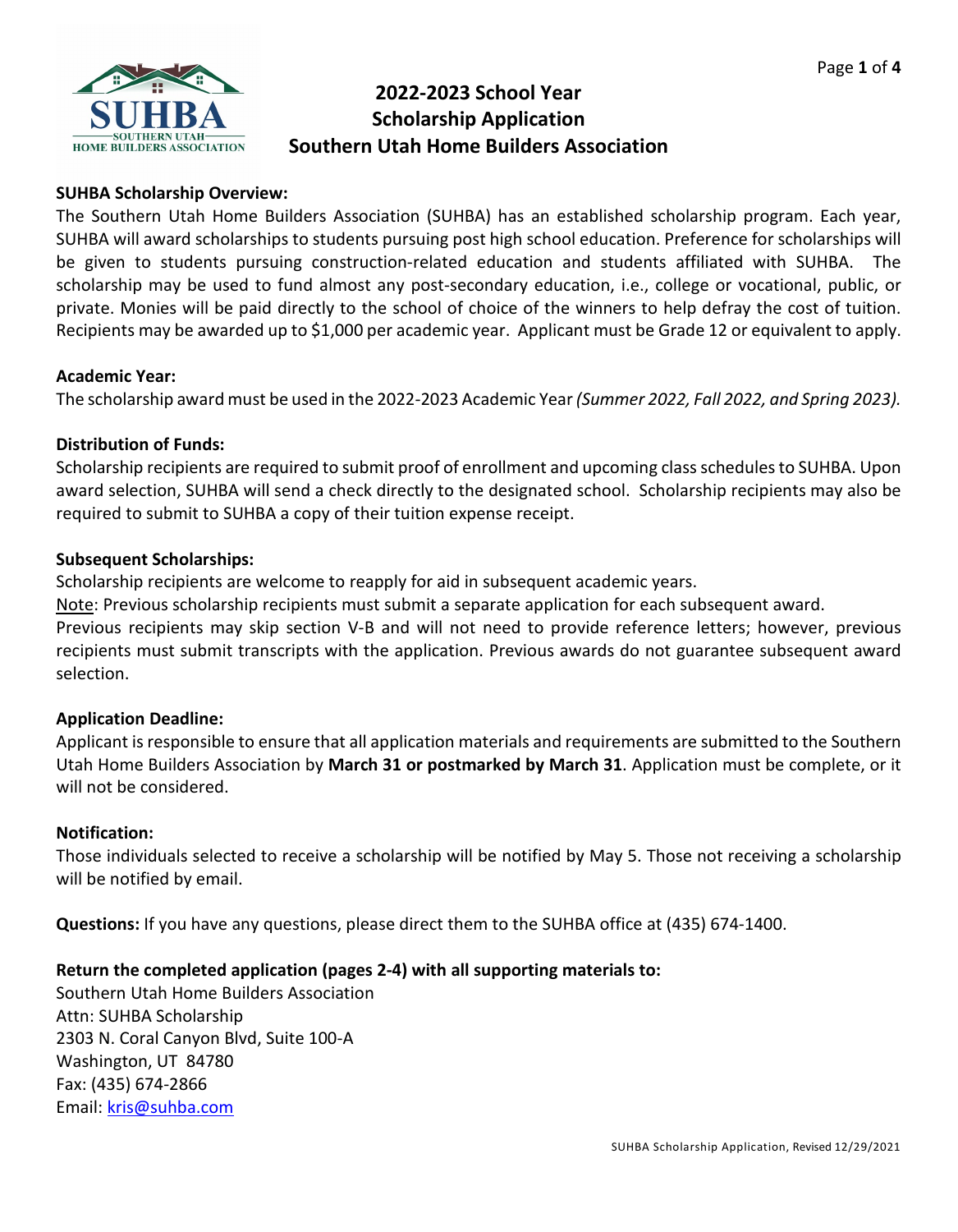# **Personal Information**

|    | reisonai mionnation                                                                                                                                                                                                                                                                                                                                                                                        |
|----|------------------------------------------------------------------------------------------------------------------------------------------------------------------------------------------------------------------------------------------------------------------------------------------------------------------------------------------------------------------------------------------------------------|
|    | B. Mailing Address: 1988 and 2008 and 2008 and 2008 and 2008 and 2008 and 2008 and 2008 and 2008 and 2008 and 2008 and 2008 and 2008 and 2008 and 2008 and 2008 and 2008 and 2008 and 2008 and 2008 and 2008 and 2008 and 2008                                                                                                                                                                             |
|    |                                                                                                                                                                                                                                                                                                                                                                                                            |
|    | D. E-mail Address: and a series of the series of the series of the series of the series of the series of the series of the series of the series of the series of the series of the series of the series of the series of the s                                                                                                                                                                             |
|    | E. Date of Birth: 1990 and 200 and 200 and 200 and 200 and 200 and 200 and 200 and 200 and 200 and 200 and 200                                                                                                                                                                                                                                                                                             |
|    |                                                                                                                                                                                                                                                                                                                                                                                                            |
| I. | Affiliation with the Southern Utah Home Builders Association (SUHBA):                                                                                                                                                                                                                                                                                                                                      |
|    | A. Are you a current <i>primary member</i> of SUHBA? $\Box$ Yes $\Box$ No                                                                                                                                                                                                                                                                                                                                  |
|    | B. Are you currently an employee of a SUHBA member company? $\Box$ Yes $\Box$ No                                                                                                                                                                                                                                                                                                                           |
|    | C. Is anyone in your family a member of SUHBA? $\Box$ Yes $\Box$ No                                                                                                                                                                                                                                                                                                                                        |
|    | List your relationship to the SUHBA member: son, daughter, niece, nephew, cousin, etc.                                                                                                                                                                                                                                                                                                                     |
| П. | <b>Scholastic Information:</b>                                                                                                                                                                                                                                                                                                                                                                             |
|    | A. Provide names, city and state of high schools, colleges and/or universities you have attended or are currently<br>attending, with the most recent first. Be sure to indicate month and year of completion or anticipated graduation.                                                                                                                                                                    |
|    | City & State: 2008 City & State:<br>Your most recent valid school transcript must be provided with this application. See Section V.<br>Major/Field of Study:<br>Completion Date or Anticipated Graduation Date (mm/yyyy): Lateration Date of the Completion Date of the Complete or Anticipated Graduation Date (mm/yyyy):<br>B. College or Technical School for which the SUHBA Scholarship will be used: |
|    | Have you been accepted? $\Box$ Yes $\Box$ No<br>Anticipated Enrollment Date: 1988 and 2008 and 2008 and 2008 and 2008 and 2008 and 2008 and 2008 and 2008 and 2008 and 2008 and 2008 and 2008 and 2008 and 2008 and 2008 and 2008 and 2008 and 2008 and 2008 and 2008 and 2008                                                                                                                             |
|    |                                                                                                                                                                                                                                                                                                                                                                                                            |
|    |                                                                                                                                                                                                                                                                                                                                                                                                            |
|    | E. Current College Class Standing:<br>□ High School Senior<br>$\Box$ College Freshman $\Box$ College Sophomore $\Box$ College Junior $\Box$ College Senior $\Box$ Graduate Student<br>$\sim$ $\sim$ $\sim$ $\sim$                                                                                                                                                                                          |

❑ Other (specify): \_\_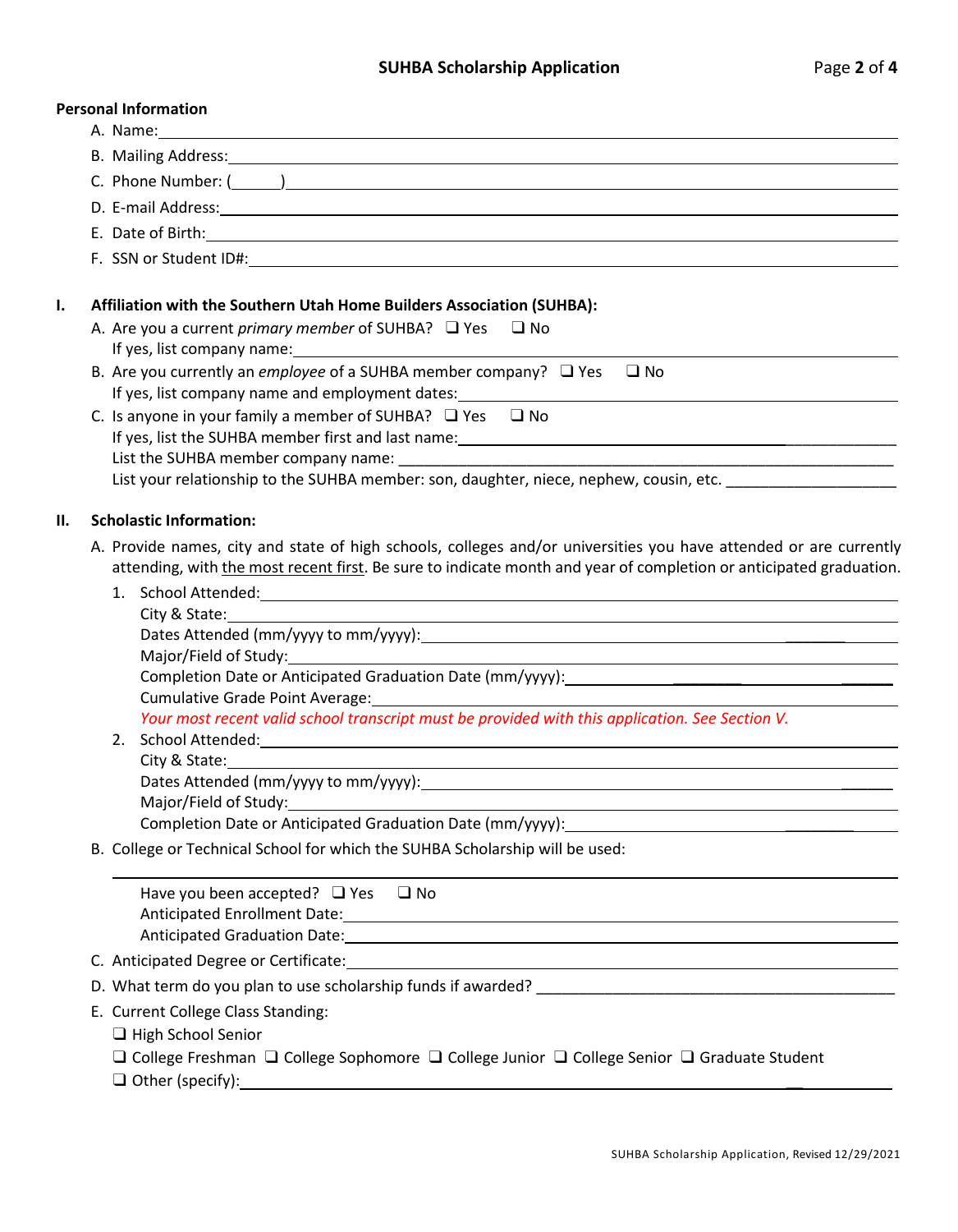#### **III. Employment History**

A. List below full-time employment, summer employment, and/or part-time work, briefly explaining duties and responsibilities (beginning with your most recent job). Add additional sheets as necessary.

|                                                                                          | Address: and the state of the state of the state of the state of the state of the state of the state of the state of the state of the state of the state of the state of the state of the state of the state of the state of t |  |                                                            | 1. Company: 1. Company: 1. Company: 1. Company: 1. Company: 1. Company: 1. Company: 1. Company: 1. Company: 1.        |  |  |
|------------------------------------------------------------------------------------------|--------------------------------------------------------------------------------------------------------------------------------------------------------------------------------------------------------------------------------|--|------------------------------------------------------------|-----------------------------------------------------------------------------------------------------------------------|--|--|
|                                                                                          |                                                                                                                                                                                                                                |  |                                                            |                                                                                                                       |  |  |
|                                                                                          |                                                                                                                                                                                                                                |  |                                                            |                                                                                                                       |  |  |
|                                                                                          |                                                                                                                                                                                                                                |  |                                                            | Your Job Title & Duties: New Your Job Title & Duties:                                                                 |  |  |
|                                                                                          |                                                                                                                                                                                                                                |  |                                                            |                                                                                                                       |  |  |
|                                                                                          |                                                                                                                                                                                                                                |  |                                                            |                                                                                                                       |  |  |
|                                                                                          |                                                                                                                                                                                                                                |  |                                                            |                                                                                                                       |  |  |
|                                                                                          | Your Job Title & Duties: Your Job Title & Duties:                                                                                                                                                                              |  |                                                            |                                                                                                                       |  |  |
|                                                                                          |                                                                                                                                                                                                                                |  |                                                            |                                                                                                                       |  |  |
|                                                                                          |                                                                                                                                                                                                                                |  |                                                            |                                                                                                                       |  |  |
|                                                                                          |                                                                                                                                                                                                                                |  | <u> 1980 - Johann Barbara, martxa alemaniar amerikan a</u> |                                                                                                                       |  |  |
|                                                                                          |                                                                                                                                                                                                                                |  |                                                            |                                                                                                                       |  |  |
|                                                                                          |                                                                                                                                                                                                                                |  |                                                            | Your Job Title & Duties: 1988 March 2014 March 2014 March 2014 March 2014 March 2014 March 2014 March 2014 March 2014 |  |  |
|                                                                                          |                                                                                                                                                                                                                                |  |                                                            |                                                                                                                       |  |  |
|                                                                                          | IV. Additional Questions                                                                                                                                                                                                       |  |                                                            |                                                                                                                       |  |  |
| А.                                                                                       |                                                                                                                                                                                                                                |  |                                                            | Have you participated in a WCSD Parade Home? $\Box$ Yes $\Box$ No Year(s) participated:                               |  |  |
|                                                                                          | Have you worked in a construction related position? $\Box$ Yes $\Box$ No                                                                                                                                                       |  |                                                            |                                                                                                                       |  |  |
|                                                                                          |                                                                                                                                                                                                                                |  |                                                            |                                                                                                                       |  |  |
| В.                                                                                       |                                                                                                                                                                                                                                |  |                                                            | Write the scholarship award amount you are requesting with this application (max \$1000): \$                          |  |  |
| C.                                                                                       | Are you a previous SUHBA Scholarship recipient? $\Box$ Yes $\Box$ No If so, when?                                                                                                                                              |  |                                                            |                                                                                                                       |  |  |
|                                                                                          | D. Have you previously applied for a SUHBA Scholarship and not been awarded? $\Box$ Yes $\Box$ No                                                                                                                              |  |                                                            |                                                                                                                       |  |  |
| Е.                                                                                       |                                                                                                                                                                                                                                |  |                                                            |                                                                                                                       |  |  |
|                                                                                          | F. If no parent or family support, please explain: The manufacturer of the control of the control of the control of the control of the control of the control of the control of the control of the control of the control of t |  |                                                            |                                                                                                                       |  |  |
| What are your career goals? What has attracted you to the career you are pursuing?<br>G. |                                                                                                                                                                                                                                |  |                                                            |                                                                                                                       |  |  |
|                                                                                          |                                                                                                                                                                                                                                |  |                                                            |                                                                                                                       |  |  |
|                                                                                          |                                                                                                                                                                                                                                |  |                                                            |                                                                                                                       |  |  |
|                                                                                          |                                                                                                                                                                                                                                |  |                                                            |                                                                                                                       |  |  |
|                                                                                          |                                                                                                                                                                                                                                |  |                                                            |                                                                                                                       |  |  |
|                                                                                          |                                                                                                                                                                                                                                |  |                                                            |                                                                                                                       |  |  |
|                                                                                          |                                                                                                                                                                                                                                |  |                                                            |                                                                                                                       |  |  |
|                                                                                          |                                                                                                                                                                                                                                |  |                                                            |                                                                                                                       |  |  |